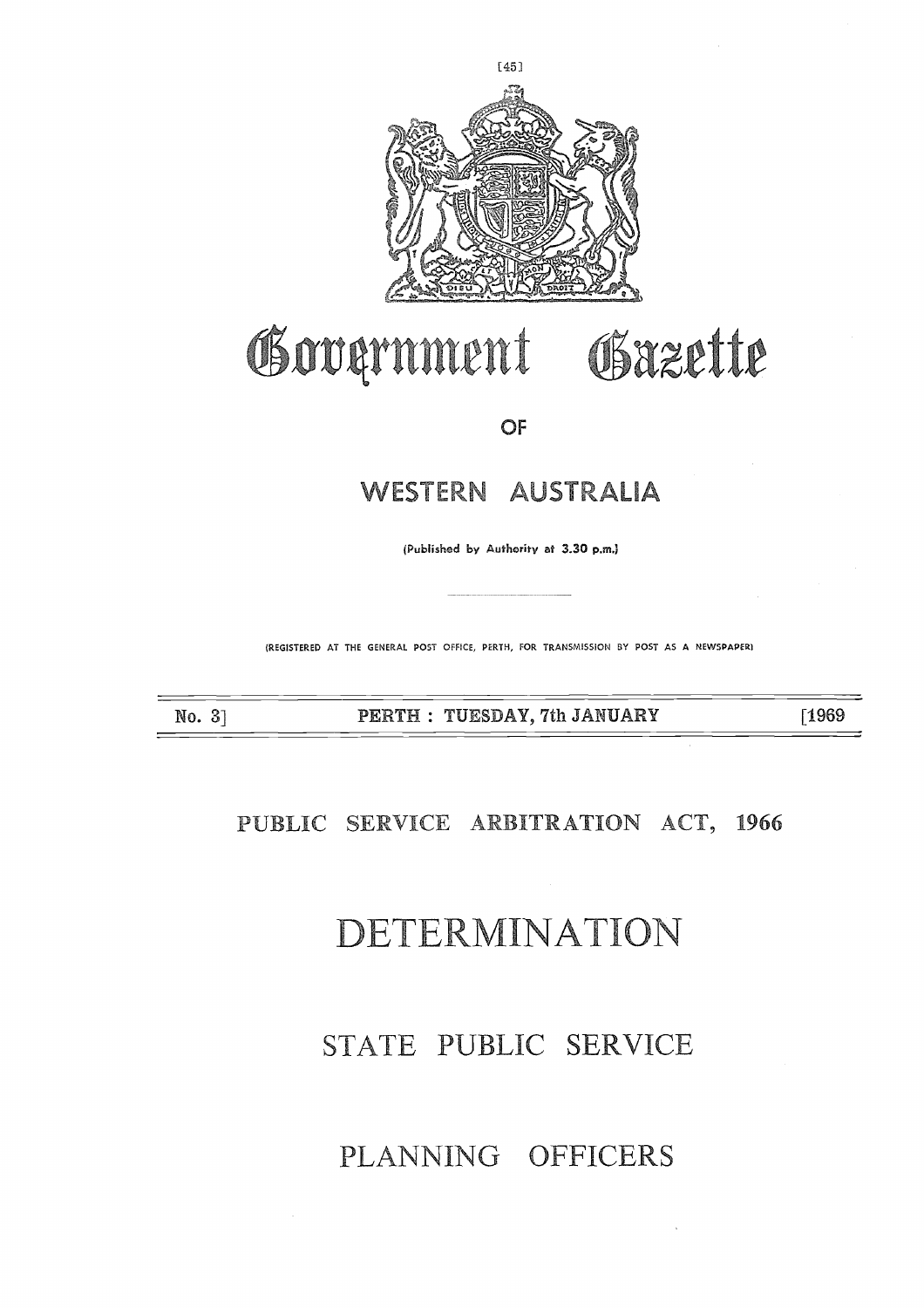#### **PUBLIC SERVICE ARBITRATION ACT, 1966**

#### STATE PUBLIC SERVICE

#### Determination—Planning Officers

PURSUANT to section 12 of the Public Service Arbitration Act, 1966, I, Ralph Herbert Doig, Public Service Commissioner, hereby determine the salaries or salary ranges appropriate to offices covered by the Public Service Professional Division (Planning Officers) Salaries Agreement, No. 43 of 1968, as at 25th November, 1968, in terms of the salaries or salary ranges laid down in Clauses 5 and 6 of that Agreement.

For convenience the salaries or salary ranges allocated have been indicated by the following levels :— Per Annum

|                                                                                                                                                                                                                                                                                                                                                                                                              |                                 |          |              | STATE PUBLIC SERVICE                                                                                              |          |                                                  |                                                                                                                                                          |                                                        |                                                                            |
|--------------------------------------------------------------------------------------------------------------------------------------------------------------------------------------------------------------------------------------------------------------------------------------------------------------------------------------------------------------------------------------------------------------|---------------------------------|----------|--------------|-------------------------------------------------------------------------------------------------------------------|----------|--------------------------------------------------|----------------------------------------------------------------------------------------------------------------------------------------------------------|--------------------------------------------------------|----------------------------------------------------------------------------|
|                                                                                                                                                                                                                                                                                                                                                                                                              | Determination—Planning Officers |          |              |                                                                                                                   |          |                                                  |                                                                                                                                                          |                                                        |                                                                            |
| ANT to section 12 of the Public Service Arbitration Act, 1966, I, Ralph<br>Doig, Public Service Commissioner, hereby determine the salaries or salary<br>appropriate to offices covered by the Public Service Professional Division<br>$\alpha$ g Officers) Salaries Agreement, No. 43 of 1968, as at 25th November, 1968<br>of the salaries or salary ranges laid down in Clauses 5 and 6 of that Agreement |                                 |          |              |                                                                                                                   |          |                                                  |                                                                                                                                                          |                                                        |                                                                            |
| convenience the salaries or salary ranges allocated have been indicated by<br>$\sum_{\text{owing levels}}$ in $\sum$                                                                                                                                                                                                                                                                                         |                                 |          |              |                                                                                                                   |          |                                                  |                                                                                                                                                          |                                                        | Per Annum                                                                  |
| Level 1-Grade 3                                                                                                                                                                                                                                                                                                                                                                                              |                                 | $\cdots$ | $\mathbf{1}$ | First Year<br>Second Year<br>Third Year<br>Fourth Year<br>Fifth Year<br>Sixth Year<br>Seventh Year<br>Eighth Year |          | $\cdots$<br>$\mathbf{1}$<br>$\sim$ $\sim$ $\sim$ | $\cdots$<br>.<br>$\mathbf{1}$<br><b>Save Common</b><br>$\mathcal{L}_{\text{max}}$<br>$\sim$<br>$\sim 100$<br>.                                           | .<br>$\cdots$<br>$\mathbf{r}$<br>.<br>.<br>.<br>.<br>. | \$<br>3,560<br>3,810<br>4,080<br>4,360<br>4,640<br>4,920<br>5,200<br>5,480 |
| Level 2-Grade 2                                                                                                                                                                                                                                                                                                                                                                                              |                                 |          |              | First Year<br>Second Year<br>Third Year<br>Fourth Year                                                            |          | $\mathbf{1}$<br>$\sim 100$ km s $^{-1}$          | $\mathbf{1}$<br>$\mathcal{L}(\mathcal{L}(\mathcal{L}))$<br>$\mathcal{L}(\mathcal{L}(\mathcal{L}))$<br>$\mathbb{Z} \times \mathbb{Z} \times \mathbb{R}^n$ | .<br>.<br>$\cdots$<br>$\cdots$                         | 5,630<br>5,780<br>6,080<br>6,400                                           |
| Level 3-Grade 1                                                                                                                                                                                                                                                                                                                                                                                              |                                 |          |              | First Year<br>Second Year<br>Third Year                                                                           |          | $\ldots$                                         | $\cdots$<br>$\mathbf{1}$<br>$\ldots$                                                                                                                     | .<br>$\cdots$<br>$\cdots$                              | 6,720<br>7,020<br>7,320                                                    |
| Level 4-Senior                                                                                                                                                                                                                                                                                                                                                                                               |                                 |          |              |                                                                                                                   |          |                                                  | $\cdots$                                                                                                                                                 | .                                                      | 7,970                                                                      |
| Level 5-Chief Planner                                                                                                                                                                                                                                                                                                                                                                                        |                                 |          | $\ldots$ .   | $\ldots$                                                                                                          | $\cdots$ | $\mathbb{Z} \times \mathbb{Z}$ .                 | .                                                                                                                                                        | $\ldots$                                               | 10,920                                                                     |
|                                                                                                                                                                                                                                                                                                                                                                                                              |                                 |          |              |                                                                                                                   |          |                                                  |                                                                                                                                                          |                                                        |                                                                            |